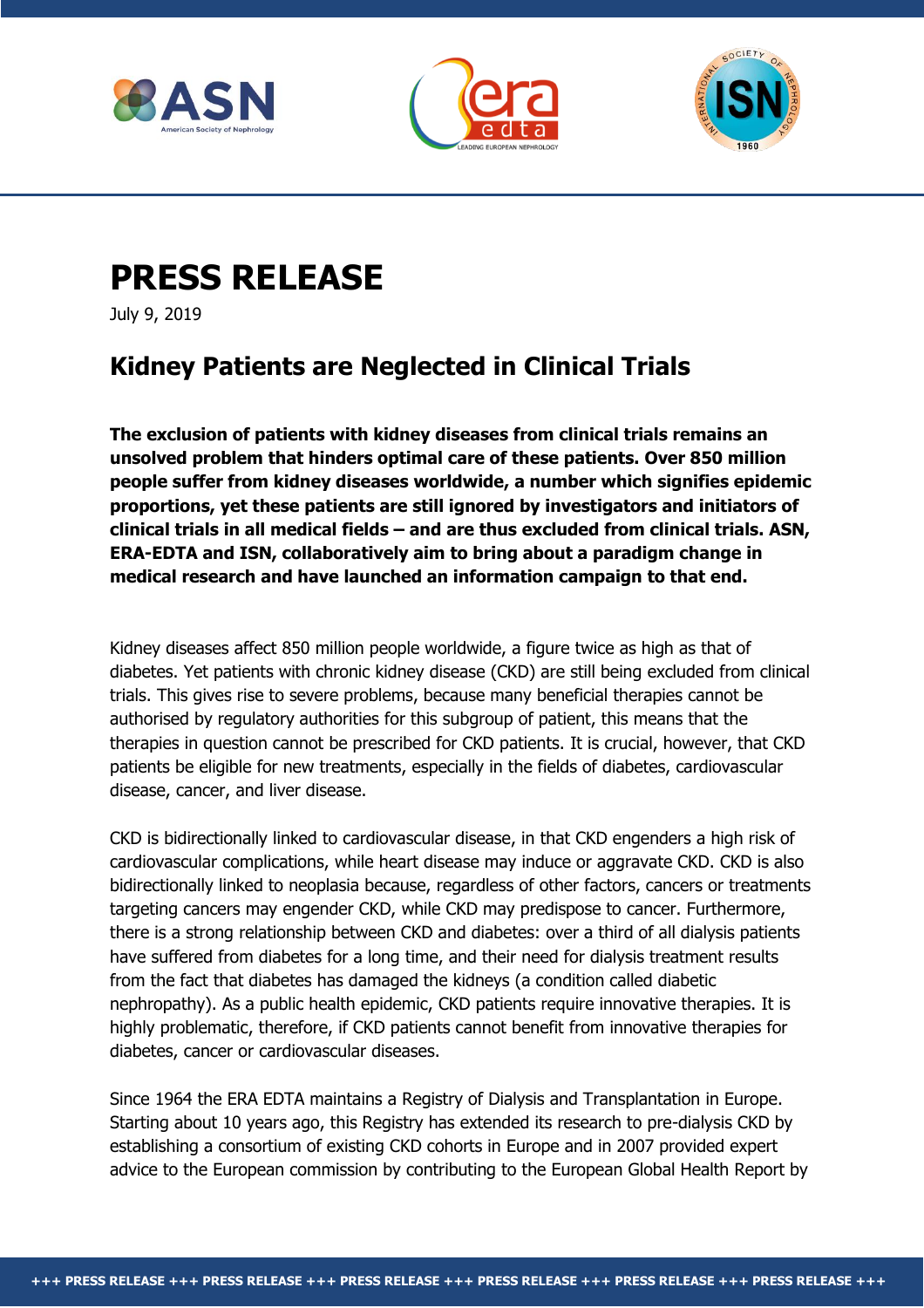





putting in focus the CKD epidemic. In recent years the ERA EDTA has directly funded clinical trials in renal diseases and in dialysis patients.

'The fact of the matter is that many innovative treatments fail to reach our patients', explains Professor Carmine Zoccali, President of the European Renal Association – European Dialysis and Transplant Association (ERA-EDTA). 'Let's take SGLT inhibitors, a new group of antidiabetic drugs, as an example. We know from studies that these substances may protect kidney function, but they have not been tested in CKD patients with an eGFR below 30 ml/min. This means that kidney patients are excluded from therapies that might slow down the progression of CKD.'

When it comes to treatment of other illnesses and/or comorbidities, CKD patients should also have the same right to receive the best possible treatment as any other patients. However, the truth is that many new therapies are not tested on this subgroup, which means that CKD patients are unable to benefit from promising therapies. The International Society of Nephrology charged the research community with enrolling 30% of CKD patients by 2030. By encouraging the inclusion of CKD patients in high-quality clinical trials we can ensure they receive equal opportunity to receive evidence-based prevention and treatment of the disease. 'It is a fact that the efficacy and the safety of treatments tested on patients without CKD cannot be assumed in CKD patients, and similarly that withholding treatment due to the presence of CKD may significantly and unfairly disadvantage those affected', explains Professor David Harris, Past-President of the International Society of Nephrology. 'We need studies that include CKD patients.'

The Kidney Health Initiative, the American Society of Nephrology's public-private partnership with the US Food and Drug Administration, addresses this issue through its "Overcoming Barriers to Including Kidney Disease Patients in Cardiovascular Trials". The project aims to understand the barriers to involving patients with kidney diseases into cardiovascular trials, with a focus on patients with advanced chronic kidney disease (stage 4) and end-stage renal diseases and identify strategies to overcome these challenges. The workgroup intends to submit their findings to a peer-reviewed medical journal in Summer 2019.

'It is time for a change in clinical research practice', confirms Professor Mark D. Okusa, Past-President of the American Society of Nephrology (ASN). 'The already large and growing group of kidney patients cannot be ignored any longer in clinical trials.' This is the reason why ASN [\(https://www.asn-online.org](https://www.asn-online.org/)), ERA-EDTA [\(http://web.era-edta.org](http://web.era-edta.org/)) and ISN [\(https://www.theisn.org](https://www.theisn.org/) ) have collaboratively launched an information campaign that aims to bring about this paradigm change.